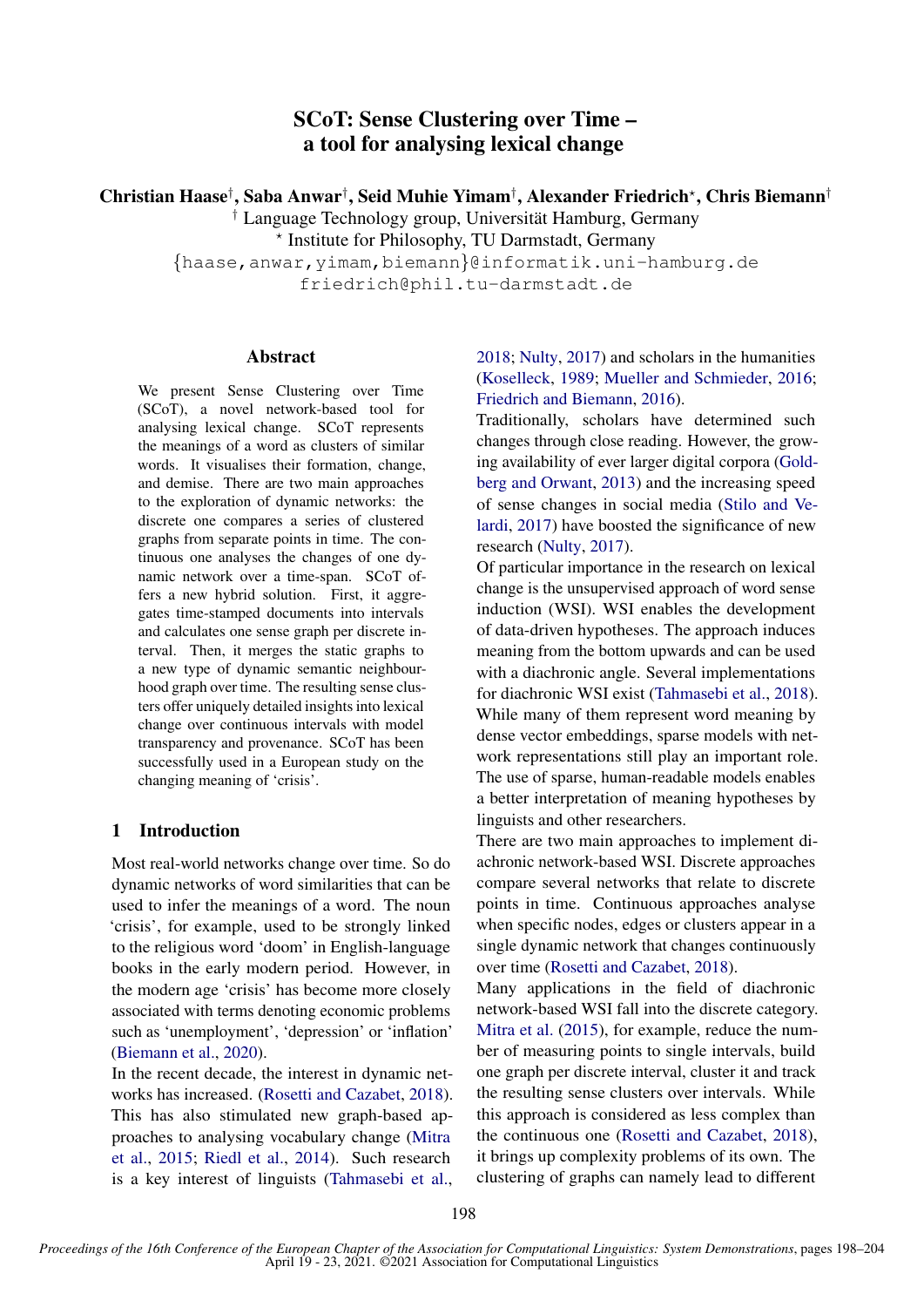<span id="page-1-0"></span>

Figure 1: Analysis of the sense shifts of 'bar/NN' in Google Books [\(Goldberg and Orwant,](#page-6-9) [2013\)](#page-6-9) with SCoT: the clusters of the neighbourhood graph over time show that the sense "a rigid piece of metal used as a fastening or obstruction" [top right] loses traction, while the sense "computer-menu" [bottom left] gains significance. The coloring is relative to the interval "1973-1986". Red indicates the disappearance of a node before 1986. Green indicates the emergence of a node after 1986.

solutions. Thus, the number of clustering combinations in a time-series of sense graphs can grow unpredictably. Another issue is the identification of corresponding clusters across time points.

Continuous representations are more fine-grained, but can lead to other issues. Since the clustering in such scenarios is mostly done in an incremental way, problems of costly reclusterings or very large clusters can emerge.

The application Sense Clustering over Time (SCoT) offers a new hybrid approach to network-based WSI that reduces complexity. SCoT works in two steps. In a first, 'discrete' step, the time-stamped documents are aggregated into intervals. Static graphs are built per interval. Then SCoT merges the static graphs to a new type of dynamic neighbourhood graph over time (NGoT). The encoded time-based information from the underlying continuous series of graphs enables a time-coloring of the sense clusters.

[Haase](#page-6-11) [\(2020\)](#page-6-11) has shown that there are different approaches to constructing such semantic NGoTs. The best known method for creating such a dynamic network consists of the merging of a series of equally-sized graphs from each interval, but it is also possible to aggregate nodes and links in different ways. These approaches exhibit different strengths and are explained in more detail below. Figure [1](#page-1-0) shows how such a NGoT looks like. The

graph shows sense clusters for the target word *bar*. It shows that words such as "button", "desktop" and "icon" became increasingly similar to each other and to the target *bar* in the 1990s, thereby forming the new sense of 'computer-menu'.

SCoT can be used for various tasks such as linguistic studies of polysemic words or research into the history of concepts, but also offers a general and new solution to the analysis of dynamic networks with the neighbourhood graph over time.

# 2 System description

The system enables an analysis of the lexical change of words in an interactive web-interface based on metrics calculated from large time-sliced corpora. This requires a division of the system into a web-front-end and a back-end that accesses the databases with the similarity scores. In addition, the system offers the user additional information on the syntagmatic features that have been used to calculate the similarity scores.

### 2.1 Computing distributional thesauri for time-sliced corpora

The calculation of the similarity scores that inform the graph is steeped in the de Saussurian notion of paradigms and syntagmatic contexts as implemented in JoBimText [\(Biemann and Riedl,](#page-6-12) [2013\)](#page-6-12). The nodes represent the paradigms. The more syn-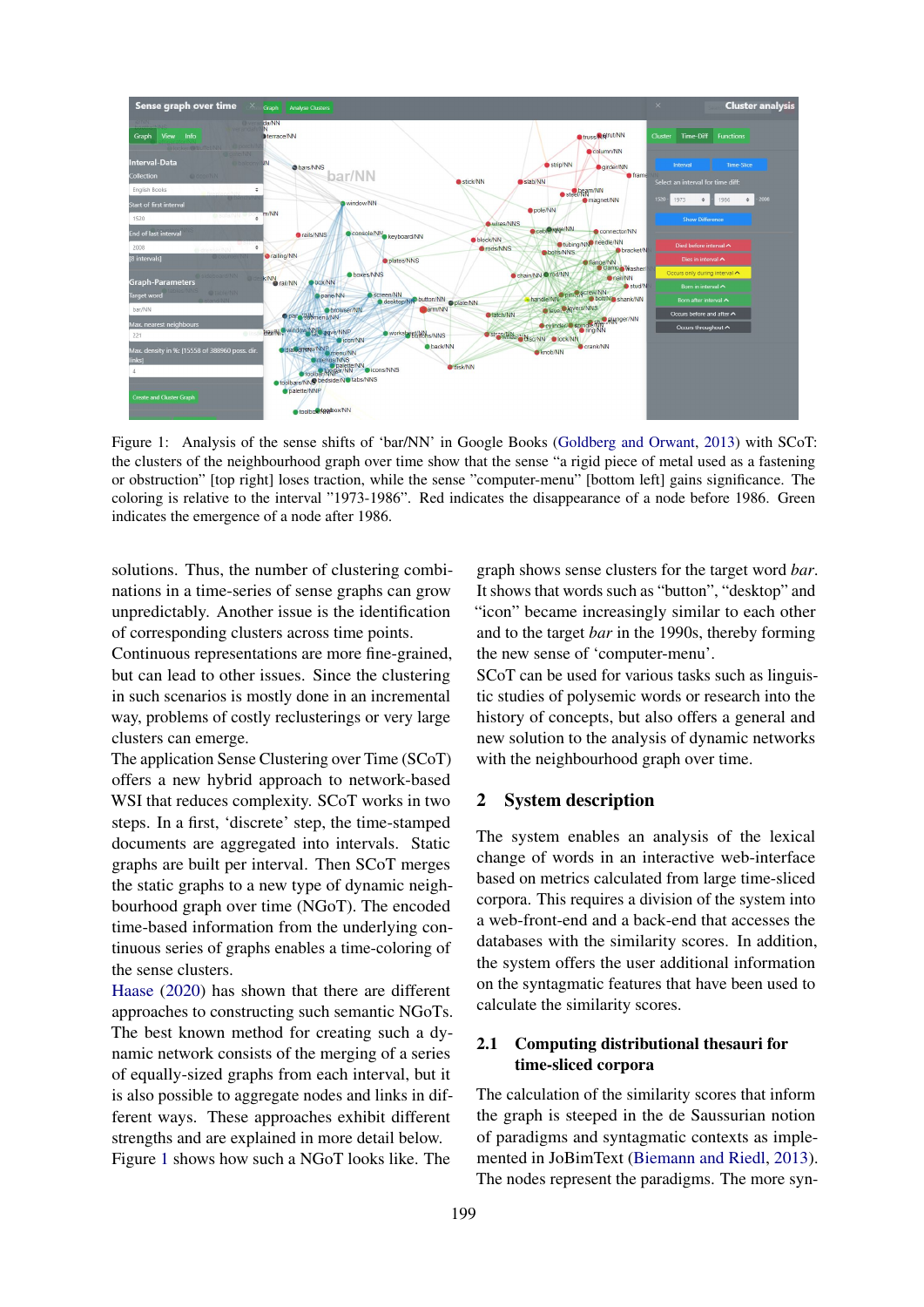<span id="page-2-0"></span>

Figure 2: The SCoT-system consists of multiple layers and domain-specific components relating to the similarity graph (green), the underlying syntagmatic features (yellow) and the corpus (red). The system's four key processes are highlighted with numbers: the preprocessing (1-3), the graph-analysis (4-5), the feature-analysis (6-7) and the querying of example sentences for research (8-9). Arrows indicate the data-flow direction.

tagmatic contexts two paradigms share, the more similar they are [\(Miller and Charles,](#page-6-13) [1991\)](#page-6-13). The contexts and words are extracted from the sentences of documents.

The raw texts, the syntagmatic features and the network representation of the relations between the paradigms require very different processing steps. They are thus handled by different groups of components of the SCoT application that constitute socalled sub-domains. They have been color-coded in Figure [2.](#page-2-0)

The current online demonstration version of SCoT uses three corpora. These include a large dataset of syntactic n-grams from Google Books [\(Goldberg](#page-6-9) [and Orwant,](#page-6-9) [2013\)](#page-6-9), a corpus of Finnish magazines and newspaper articles [\(University of Helsinki,](#page-6-14) [2017\)](#page-6-14), and a corpus of German newspapers articles as described by [\(Biemann et al.,](#page-6-15) [2007;](#page-6-15) [Benikova](#page-6-16) [et al.,](#page-6-16) [2014\)](#page-6-16). These corpora have been sliced into 7 to 9 time-based intervals which roughly contain the same amount of data.

The semantic similarity of words can be computed with different methods. For SCoT, we have opted for distributional thesauri (DT) due to their flexibility. They can be based upon different types of context features such as word n-grams, part-ofspeech n-grams and syntactic dependencies. We have used syntactic dependencies.

We have calculated the DTs with the software Jo-BimText [\(Biemann and Riedl,](#page-6-12) [2013\)](#page-6-12). It uses the

Lexicographer's Mutual Information (LMI) to rank words and their context features. We have limited the computation to the top ranked 1000 features. We have stored the scores in one SQL-database per corpus. Each database includes three tables: a table of intervals, a table of word pairs with their similarity scores and references to the intervals in which they occurred, and a table of words and their features with interval information. In addition, we have stored example sentences in an ElasticSearch server. This calculation and storage is highlighted with the numbers 1, 2 and 3 in Figure [2.](#page-2-0)

# 2.2 Creating the neighbourhood-graph over time

The system offers the user the possibility to select a target word and to enter parameters for building the NGoT. This is highlighted as number 4 in Figure [2.](#page-2-0) The user can select between three different types of NGoTs. These have repercussions for the resulting sense clusters [\(Haase,](#page-6-11) [2020\)](#page-6-11). We have implemented the interval-, the dynamic and a mixed global/dynamic approach. The user can fine-tune them with three parameters: the number of intervals  $i$ , the number of nearest neighbour nodes  $n$ and the density d.

The interval-approach creates one static graph with  $n$  words and the density  $d$  per interval and then merges these. This results in a dynamically sized graph, which is often larger than a static single in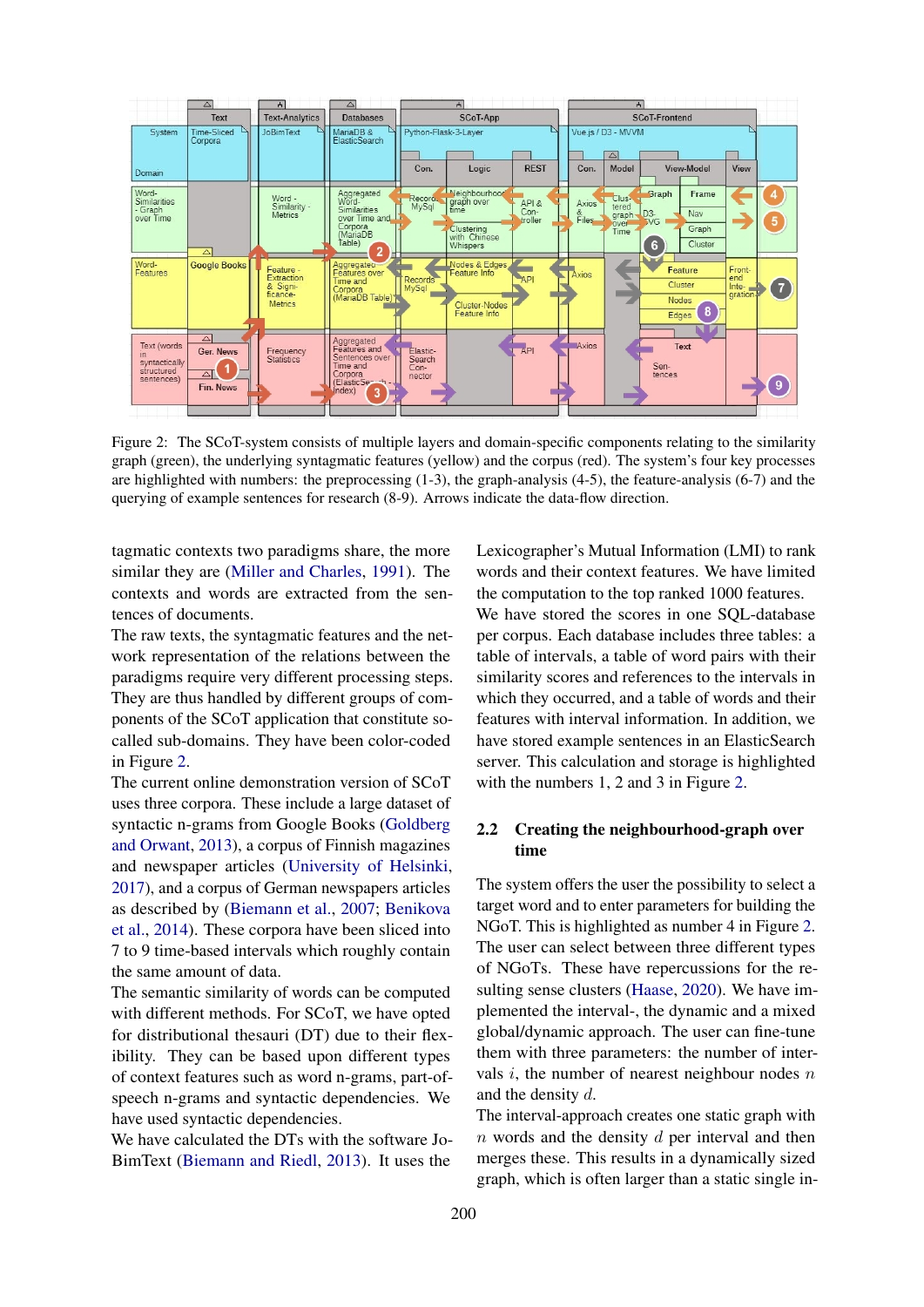terval graph. This creates a very clear distinction between clusters and nodes that occur frequently over time and those that do not. The approach is optimal for getting an analytical overview of senseshifts. We, thus, use it as a starting point for the analysis.

The dynamic approach fixes the number of unique words  $n$  and the density  $d$  of the resulting graph and expands the underlying data-points of the static graphs across intervals. This usually only creates partial graphs per interval. Since the dynamic approach fixes the number of links and nodes of the resulting graph it is better suited for comparisons across different graphs than the interval-approach. The global approach fixes the number of static single word-nodes and edges in total across all intervals based on maximal values. The significance of the approach lies in the ability to tweak the number of single edges, which has an effect on the number of resulting clusters. For ease of use, we have implemented it as a mixed approach: the nodes are allocated according the dynamic approach. The edges can be tweaked globally.

The number of the edges in relation to the nodes is the key to creating a useful graph for clustering and the analysis of lexical change. In order to enhance the dynamic allocation of edges over time, we have relaxed the condition that each node in the resulting graph has a fixed limit of connected edges. This is the standard implementation in many neighbourhood graphs. In sum, SCoT offers a new type of neighbourhood graph that is different to all known implementations of neighbourhood or so-called ego graphs [\(Mitra et al.,](#page-6-2) [2015\)](#page-6-2).

The variants are implemented with a similar pattern: each algorithm first searches for the nodes and then for the edges. Then, the algorithm merges those nodes and edges that refer to the same words in different intervals. It encodes the time-based scores in the nodes and edges.

#### 2.3 Sense clustering

The advantage of NGoTs is that they need to be clustered only once. For this, we use the Chinese Whispers algorithm [\(Biemann,](#page-6-17) [2006\)](#page-6-17). The key characteristics of the algorithm are that it is nondeterministic, has a linear time-complexity and runs with a fixed number of iterations that result in a stable partition of the graph. We set the number of iterations to 15 in order to increase the chances of the algorithm of reaching a stable plateau. How-

ever, there may be more than one stable solution. We have thus implemented the possibility to recluster the graph in order to see whether multiple solutions exist. If one wants to break a tie, it is recommended to slightly reduce the density of the graph and to cluster again. This should remove less significant edges and thus provide a more nuanced clustering.

#### 2.4 Displaying the sense clusters over time

During the creation process of the NGoT, the interval information is encoded in the nodes and edges. This information is used for the subsequent coloring of the nodes in the time-difference analysis in the front-end.

The front-end is based on a modern Model-View-View-Model (MVVM) framework, namely Vue. In MVVM frameworks, the main view of the web-page is rendered by several dynamic modelview components. SCoT has four main components. They render the navigation and side-bars, display the graph, show additional syntagmatic features and exhibit exemplary sentences. The graph-component uses the D3.js library to render the graph. In addition, the front-end includes a connection-layer that communicates with the RESTful SCoT API of the back-end.

#### 2.5 Diachronic analysis with time-colouring

Since the sense clusters over time are the most important feature of SCoT and provide the starting point for the research, they are displayed by default when the graph has been created. In the clusterview, the clusters are ordered by size.

The tool offers a wide range of advanced functions to analyse the sense clusters. One can use a hovering function over nodes and links to display the development of similarity scores over time for each node and edge. Furthermore, network metrics such as the betweenness centrality can be used to enlarge central nodes. Such central nodes play a significant role as centres of the clusters and bridges between clusters. Nodes between clusters, which can exhibit ambivalence, can also be highlighted.

Among the advanced functions, the time-difference mode is particularly noteworthy. The application offers two functions for the time-diff mode. The first color-codes the nodes in the sense clusters in relation to their occurrence to a set interval. Nodes can disappear before the interval, emerge in the interval or occur after the interval. They can also be stable. The second function offers a slider that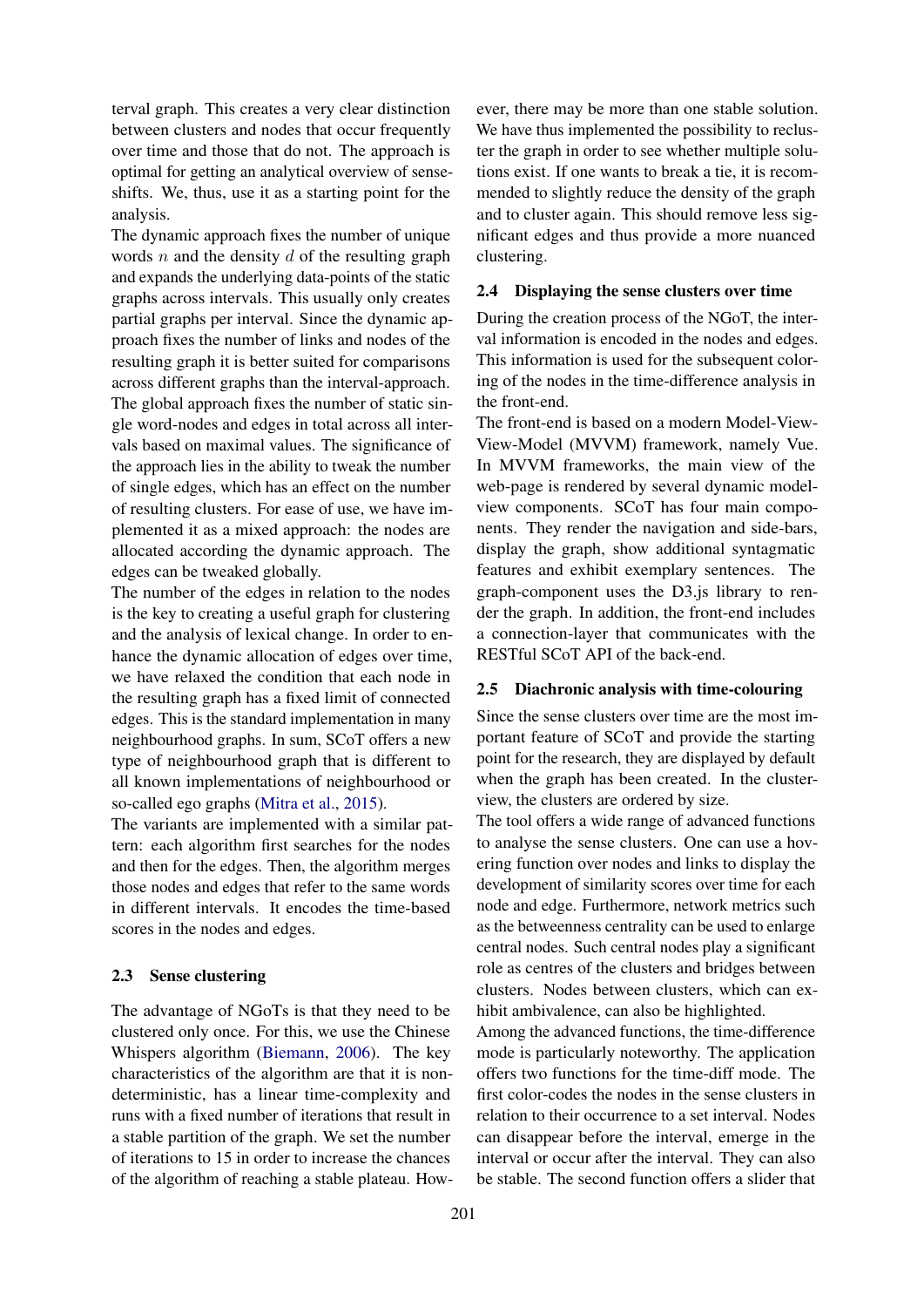highlights all nodes that occur per time-interval [\(Kempfert et al.,](#page-6-18) [2020\)](#page-6-18).

Furthermore, the front-end offers the opportunity to change several view-parameters. These include charge strength, link distance, and the zoom-factor. It is also possible to drag the graph and individual nodes, add name labels to the clusters and manually change cluster assignments.

### 2.6 Model transparency

A key aim of SCoT is to enable a transparent interpretation of meaning hypotheses. Therefore, SCoT offers functions to drill into the syntagmatic features utilized in the representation of word meaning here. These are available in a count-based sparse model in the form of the DTs from JoBimText [\(Biemann and Riedl,](#page-6-12) [2013\)](#page-6-12). This analysis can be triggered by clicking on a node or an edge. This has been labelled as step 6 in Figure [2.](#page-2-0) It results in the display syntagmatic contexts per selected word-nodes, including whole clusters, as ranked by LMI. E.g., for the 'rod/stick' sense of 'bar' in Google books, the most salient syntagmatic contexts are "-nn/platinum/NN, -dep/stumbling/NN, -dep/altar/JJ, -dep/electro/NN, -nn/vertebral/NN, -in\_pobj/link/NN, -nn/crank/NN, on pobj/leaning/VBG, and conj/key/NN", whereas the same query for the 'menu bar/button' sense yields "-nn/dialog/NN, -nn/edit/NNP, nn/publishing/NN, -nn/options/NNPS, -on pobj/click/NN, -dobj/clicking/VBG, -on pobj/button/NN, -nn/cardboard/NN, dep/sill/NN".

The displayed pairs of syntagmatic features and paradigms can serve as a starting point for further analyses: one can retrieve example sentences that include the paradigm and the selected syntagmatic context. This has been labelled as step 8 and 9 in Figure [2.](#page-2-0)

### 3 Use case: sense shifts of "crisis"

SCoT can be used in various research fields. Conceptual history is of particular relevance. It is used to produce lexicons of 'basic concepts' and thus encompasses aspects of linguistics and historical research.

[Mueller and Schmieder](#page-6-7) [\(2016\)](#page-6-7); [Friedrich and Bie](#page-6-8)[mann](#page-6-8) [\(2016\)](#page-6-8) have shown that the growing research field is in need of new unsupervised methods in order to deal with newly available large digital corpora. The research that was established by Koselleck places a particular emphasis on concepts that have changed in the transition to the modern age

#### between 1750 and 1850. [\(Olsen,](#page-6-19) [2012\)](#page-6-19)

Within this context, the noun 'crisis' takes centrestage as the contemporaries perceived the transition into the modern age as a time of different crises. The analysis of the changing meanings of the noun is thus an ideal test case for the applicability of the tool in this interdisciplinary field.

### 3.1 The 'economic turn' and the changing concept of 'crisis'

The first step in most text-based research projects is the choice of the corpus. We have chosen English Google Books as a suitable corpus.

We start the analysis with a generalized overview over all eight intervals with the graph-type-mode 'interval'. We set the parameters n=100 and d=20 and render the graph. This results in a NGoT with 221 nodes. SCoT analyses three sense clusters over time.

After we have established the overview, we go into the time-diff mode. From the ongoing research, the prominent hypothesis about the changing meaning of 'crisis' between 1750 and 1850 has emerged. We test this hypothesis. We switch to the time-diff mode and color the nodes in relation to the interval 1908-1953. The resulting graph shows that one full sense cluster consists only of 'red' nodes that all disappeared in the first interval. We have thus found a candidate for a first sense shift.

We now follow up the analysis with a more specific look at the nodes. We find that the pre-modern sense of religious "doom" and "juncture of time" was replaced by modern political and economic senses of crisis centred on terms such as 'election', 'law' or 'class'. We then look at individual nodes to deepen the analysis. Each node in the clusters provides an important aspect of the development. The node 'class', for example, relates to Marxist philosophy that viewed the cyclic nature of capitalist 'crises' as the defining characteristic of the modern age.

Subsequently, we want to find out which changes occurred within the modern political and economic clusters in the subsequent intervals. With the help of the time-slider-mode and the individual graphs that are depicted in Figure [2,](#page-2-0) we can show that that the sense transformation of the term 'crisis' continued after the breakthrough of the modern age. An ever growing cluster with economic words can be observed. Terms, such as 'depression', 'boom', 'inflation' and 'unemployment' dominate the cluster,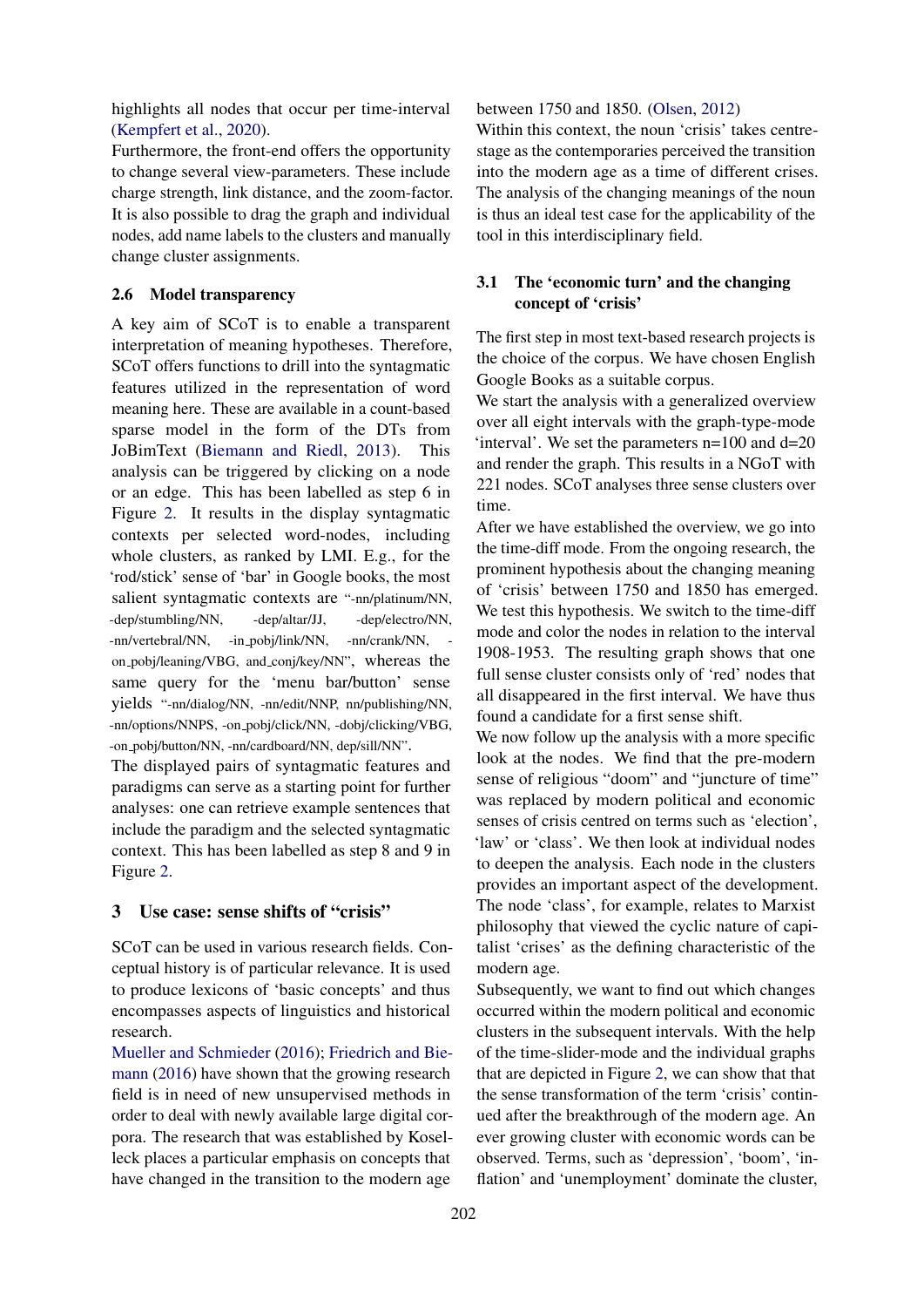

Figure 3: Analysis of sense-shifts of crisis/NN: The neighbourhood graph merges graphs from each interval. The underlying time-series shows that "crisis/NN" developed a modern political and an economic sense with an increasing dominance of economics between 1520 and 2008. Parameters: n=100, d=30, i=1, corpus: Google Books (English).

increasingly so after the 1950s, and in particular after the oil crisis in the 1970s.

This tallies with the research on the so-called "economic turn" in the 1950s and beyond. The argument by economic historians such as Nützenadel is that the cornerstone of the Western postwar-order was the diffusion of new economic and democratic thought, centred on the so-called consensus liberalism that was seen as the antidote to the 'crisis' of the great depression and the following political chaos. [\(Haase and Schildt,](#page-6-20) [2007\)](#page-6-20) SCoT advances these findings by adding new details to them in a transparent and scientific manner.

The results of SCoT always need to be contextualised within the limits of the underlying corpus. Google Books contains primary and secondary material and has a strong "thematic" orientation. Since Google Books contains many books from libraries that serve universities, we need to test whether the 'economic turn' of the term 'crisis' has shown up so dramatically in the data due to the underlying basis of vast specialist economic literature stored in university libraries.

In order to check against the possible bias, we use a second corpus, namely German web-news. We find in this corpus a similar development and conclude that the 'economic turn' can be regarded as a wider phenomenon in Western countries after the 1950s. We have arrived at this analysis by the research steps of generalisation, specialisation and comparison that are well supported by SCoT.

# 4 Conclusion and future directions

This article describes SCoT, a new tool for the analysis of the changes of sense clusters in dynamic networks. SCoT reduces the complexity of this task through interval-aggregation and neighbourhood graphs over time. The dynamic network retains the time-based information. This enables advanced analyses that can be well visualised. The usage of a sparse approach to distributional semantic modeling provides model transparency and provenance. We have demonstrated the applicability of the solution in the domain of lexical and conceptual change. However, the general nature of the application make it transferable to other domains that use dynamic networks for analysis.

Future directions in the development of SCoT lie in the further refinement of neighbourhood graphs over time, the broadening of the usage of SCoT in various domains, including conceptual change, as well the research on the wider implications of the application for diachronic distributional semantics. ScoT is available open source under the MIT li-cense<sup>[1](#page-5-0)</sup> and as an online demo<sup>[2](#page-5-1)</sup>. A video demonstrating many of the functionalities can be found at <https://youtu.be/SbmfA4hKjvg>.

<span id="page-5-1"></span><span id="page-5-0"></span><sup>1</sup><https://github.com/uhh-lt/SCoT>

<sup>2</sup>[http://ltdemos.informatik.uni-hamburg.](http://ltdemos.informatik.uni-hamburg.de/scot/) [de/scot/](http://ltdemos.informatik.uni-hamburg.de/scot/)